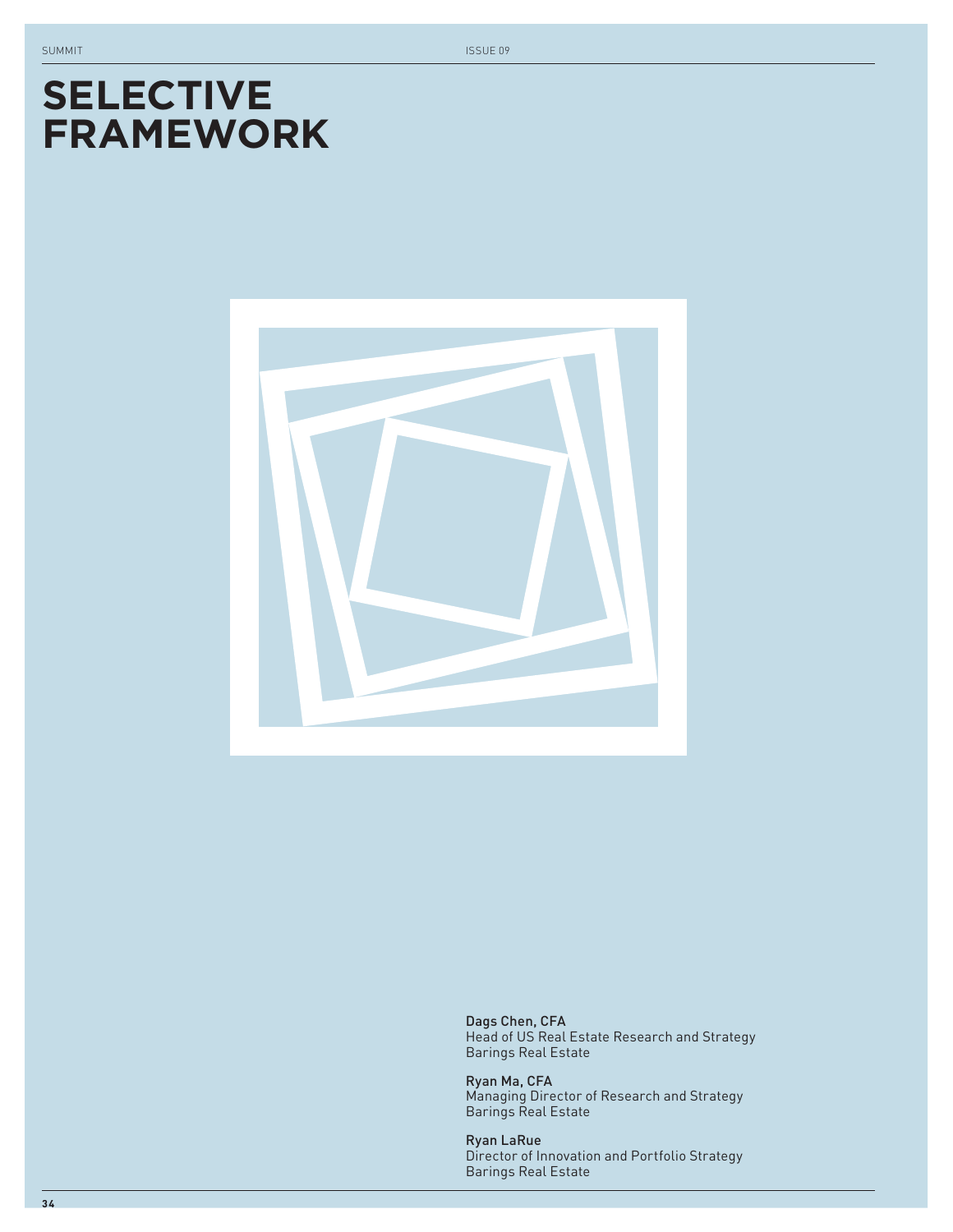Two years after offices closed in the US due to the COVID pandemic, the debate over the long-term future of the office continues. What should office investment look like going forward?

Two years after offices closed in the US due to the COVID pandemic, the debate over the long-term future of the office continues. What should office investment look like going forward? During the second half of 2021, COVID variants postponed an unofficial return to work for many workers leaving current physical occupancy still less than half of what it was before the pandemic.

And yet the office sector is not obsolete.

APAC and the EMEA are host to plenty of cities where office workers have returned en masse following vaccination programs. And across the US, office transactions in the fourth quarter of 2021 reached \$52 billion, the second strongest quarter on record, pointing to ample transactional liquidity.<sup>1</sup>

Investors should nonetheless be cautious proceeding in a post-COVID era. Unlike in Europe and the UK, the US had an oversupply of commodity space facing functional obsolescence even before the pandemic *(Exhibit 1)*. Investing in office in the current market environment will likely require a higher degree of precision than during prior cycles. For example, Barings' approach is to target areas with a predominance of scientific, technology, education, and/or mathematical (STEM) employment sectors in a location. In addition to clusters of STEM tenancy, local amenities and building characteristics should also be considered. Given an estimated US\$2.8 trillion of US office properties, creating a framework for selectivity is a practical necessity for prospective investors in the "post-pandemic" era.<sup>2</sup>

## OFFICE STILL MATTERS, BUT MORE SO IN CERTAIN CITIES

The office sector is still a significant component of most institutional investor real estate portfolios; 30% of the gross asset value (GAV) of the institutionally owned NCREIF Property Index is office. In 2021, there was US\$144 billion in office property trades, up 62% from 2020 and in line with 2015–19 annual average of US\$143 billion.3 Boston, Manhattan, San Jose, Seattle, and Dallas were the top five most active transaction markets in 2021 and are perennially within the top ten.

Those who have followed the evolution of major metropolitan areas over the past quarter century recognize that, as global economic output has been increasingly knowledge- and services-oriented, clustering (also known less colloquially as agglomeration) factors more into the location decisions of businesses and residents. The benefits of clustering are

essentially related to economies of scale and reducing the frictional costs of production. It is no coincidence that each of the aforementioned places that led in office transactions also host world-renowned, thoughtleading firms and institutions of higher learning.

Famed urban economist Ed Glaeser refuted the proclamation that "cities are dead" even as most cities were still under pandemic lockdowns that seemed disproportionately harder on those inhabiting urban cores relative to those in the suburbs.4 Despite COVID, the advantages of clustering still far outweigh its inconveniences. The World Bank's measure of global urbanization rose in 2020 as it has each year since 1960, when the time series starts. In other words, if cities are not dead, then neither is the office.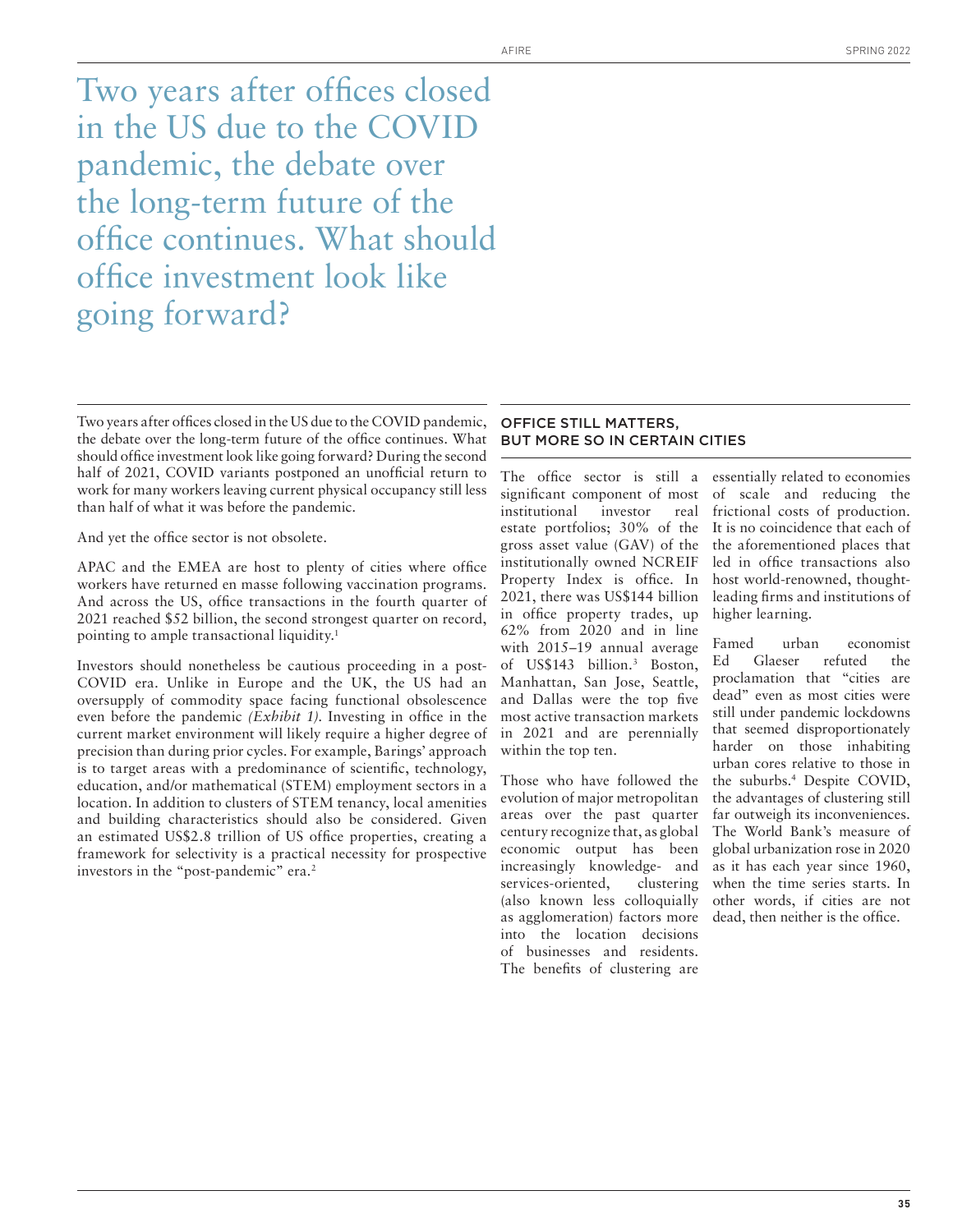However, one cannot dismiss how deeply the pandemic has changed tenant demand preferences, at least over the next several years. Office vacancy is at its highest in a decade, as of Q4 2021. $5$  While early forecasts expected that a broad-scale return to the office would bring vacancy down from its current cyclical high, recent baseline expectations are for vacancy to remain at elevated levels over the next several years. While a handful of firms and even municipal governments have called their employees back to their offices full-time, most are generally allowing for flexible—if ambiguous—hybrid work arrangements. Whether or not one believes that tenant preferences will normalize to their pre-pandemic state eventually, a strategy founded

upon that conviction would seem speculative at this point. As investors, we need to identify properties and locations that are relevant *today.*

Screening by educational attainment and the proportion of STEM employment results in a set of metro areas that demonstrate persistent and sizeable unlevered total return outperformance of 53 BPS since 1994, driven by more favorable fundamentals *(Exhibit 2).* At Barings, we refers to these sixteen metro areas as the B.E.S.T. (Barings Education, Science, and Technology) metro areas. By focusing almost exclusively on these geographies, we greatly increase our chance of identifying the right office investments for the post-pandemic era.

As investors, we need to identify properties and locations that are relevant *today.*

## EXHIBIT 1: UK VS. US OFFICE OCCUPANCY

Source: Weighted average occupancy via CoStar, as of Q4 2021



## EXHIBIT 2: B.E.S.T. US OFFICE METROS NOI TREND VS. OTHER METROS

Sources: Weighted average NOI index; CoStar, as of Q4 2021

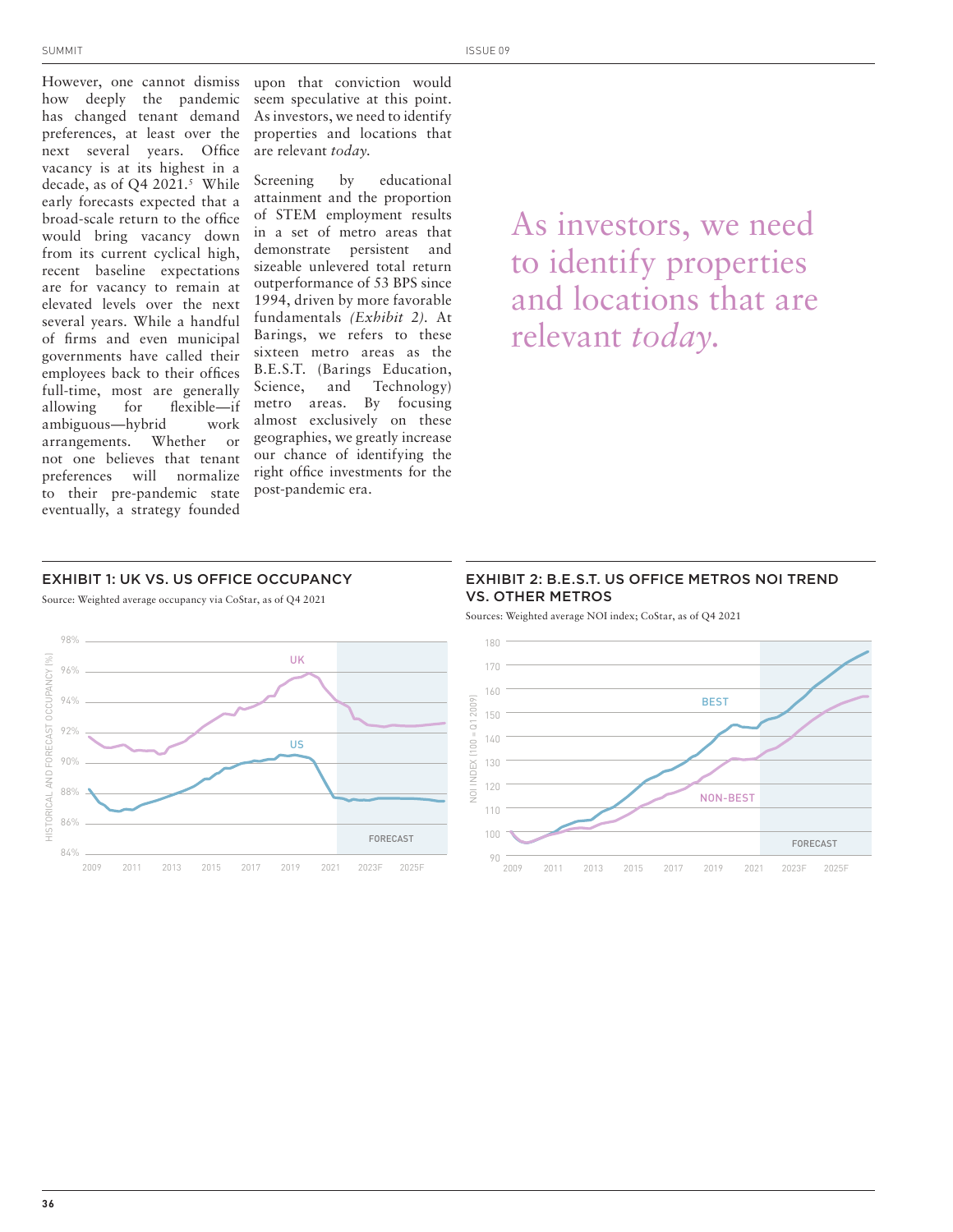## GETTING LOCAL

That this curated set of metro areas is already highly investible and deeply institutional is not incidental. The aggregate gross property values for these combined office markets total US\$1.8 trillion out of an estimated US\$2.8 trillion of total value.<sup>5</sup> A significant proportion of office properties even in these outperforming metros could underperform. The selection framework detailed here is meaningfully more granular.

Geographically, property markets are comprised of submarkets whose delineations are drawn along terrain markers such as major roads. The sixteen BEST markets contain 480 distinct submarkets. We filter close to 95% of submarkets and cover the remaining  $5\%$ , amounting to about two dozen submarkets.

A high percentage of STEM tenancy in and of itself is not necessarily a reliable indicator that a submarket has performed or will perform better than a submarket with low STEM tenancy. We have found only modest correlation between proportion of STEM tenancy within a given submarket pre-pandemic and the annual rate of historical net absorption (R = 0.305, *Exhibit 3*). Certain submarkets are geographically diffuse and/or may have a large inventory of existing, aged stock—all of which can be factors associated with weak performance. Atlanta's Central Perimeter submarket is an example. Despite having a sizeable share of STEM tenancy, submarket vacancy pre-pandemic was five percentage points above the metro average, and Central Perimeter's rate of net absorption was flat from 2015 to 2019, despite little in the way of new construction.<sup>6</sup> The predominance of office towers many past the thirty-year mark—dispersed across a terrain with low walkability means the Central Perimeter is unlikely to attract dynamic STEM tenants who place a premium on clustering. Additionally, the area is likely to struggle with unfavorable supply and demand fundamentals at least for the remainder of the post-COVID cycle.

### EXHIBIT 3: MODEST BUT MEANINGFUL CORRELATION BETWEEN STEM EMPLOYMENT AND SUBMARKET FUNDAMENTALS

Sources: BRE Research; CoStar, as of Q4 2021; regression on a subset of those 480 submarkets that demonstrated positive net absorption from 2015 to 2019.



#### INCORPORATING "STREET LEVEL" OBSERVATIONS

You do not have to be an urban economist to understand the appeal of neighborhoods such as East Cambridge in Massachusetts; Hudson Yards in New York; the Domain in Austin; Downtown Bellevue, Washington; Sunnyvale, San Jose; and Charlotte's South End—to name a handful. It is not only the predominance of STEM tenancy combined with shops and restaurants that actually make people want to be in these areas, even though business and living costs are relatively steep. "Street-level" observations suggest that these areas should benefit from greater office tenant demand, and the data largely bears that out *(Exhibit 4).*

#### EXHIBIT 4: OBSERVATIONS SUBSTANTIATE QUANTITATIVE OUTPERFORMANCE

Sources: CBRE Econometric Advisors, as of Q4 2021

| <b>SUBMARKET</b>      | MARKET/<br><b>METRO AREA</b> | <b>SUBMARKET</b><br><b>VACANCY</b> | MARKET VA-<br><b>CANCY</b> | VAC. DIFF.<br>(BPS) |
|-----------------------|------------------------------|------------------------------------|----------------------------|---------------------|
| CAMBRIDGE EAST        | <b>BOSTON</b>                | 2.6%                               | 12.4%                      | $-980$              |
| SUNNYVALE             | SAN JOSE                     | 6.3%                               | 13.7%                      | $-740$              |
| NORTH UNIVERSITY CITY | SAN DIEGO                    | 7.3%                               | 14 1%                      | $-680$              |
| <b>BELLEVUE CBD</b>   | <b>SEATTIF</b>               | 7.2%                               | 134%                       | $-620$              |
| <b>MIDTOWN</b>        | <b>ATI ANTA</b>              | 14.4%                              | 18.8%                      | $-440$              |
| MIDTOWN/SOUTH END     | CHARLOTTE                    | 13 9%                              | 18.0%                      | $-410$              |
| NORTHWEST/DOMAIN      | <b>AUSTIN</b>                | 11.8%                              | 15.4%                      | $-360$              |
| SOUTH SAN FRANCISCO   | <b>SAN FRANCISCO</b>         | 11.5%                              | 15.1%                      | $-360$              |
| <b>HUDSON SQUARE</b>  | MANHATTAN                    | 10.8%                              | 13.5%                      | $-270$              |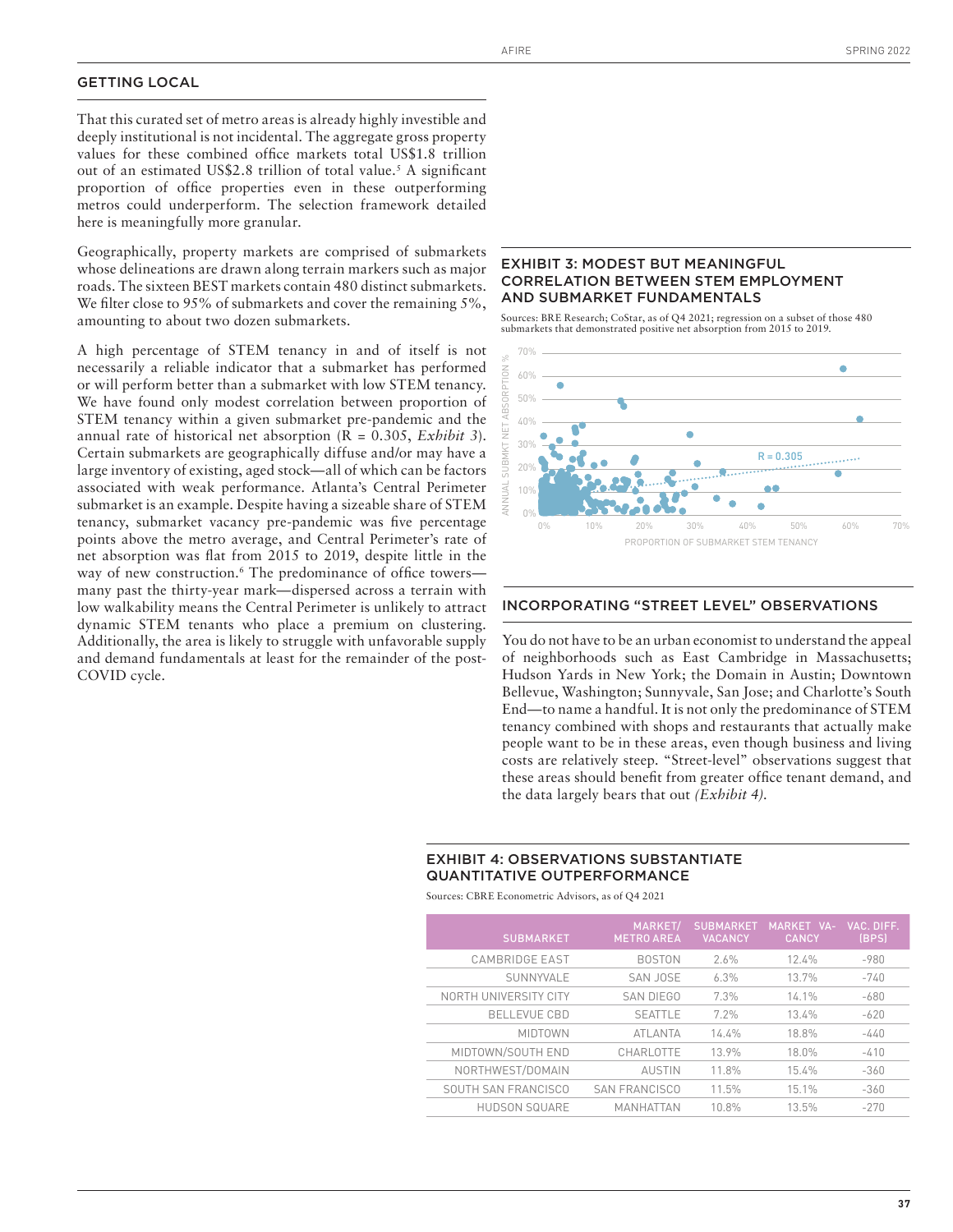Factors that make a neighborhood or submarket desirable to live and work in likely make it attractive from an investment perspective, as well. When Barings analyzed the top fifty large submarkets ranked by historical and forecast fundamentals, we found that 28 submarkets had all of the three following characteristics:

- Concentration of STEM tenancy: 5% or more of tenants across the submarket were in STEM sectors
- Concentration of amenities: Recreational, cultural, social, educational institutions including the presence of one or more universities, museums, sports stadiums, and entertainment districts
- Above average apartment and office development activity: while new supply is an investment risk, the prevalence of active development is more often indicative of clustering and "place-making"

## EXHIBIT 5: FACTORS FOR NEIGHBORHOOD AND SUBMARKET DESIRABILITY

Sources: BRE Research; CBRE Econometric Advisors

| <b>SUBMARKET SELECTION CRITERIA</b> | # OF TOP<br><b>50 SUBMKTS</b> |
|-------------------------------------|-------------------------------|
| CONCENTRATION OF STEM TENANCY       | 35                            |
| CONCENTRATION OF AMENITIES          | 36                            |
| ACTIVE APARTMENT/OFFICE DEVELOPMENT | 46                            |
| ALL 3 ABOVE CHARACTERISTICS         | 28                            |

These submarket characteristics are fairly intuitive. However, the process of setting up quantitative screens and criteria weights is a more involved and time-consuming process. However, this process is increasingly necessary in an era of rising risk premiums for office. Taken individually, these criteria are useful, but when combined, they yield potent investment insights.

Furthermore, criteria filters around building characteristics including flexible floorplates, collaborative spaces, and substantive ESG implementation can aid in the property selection process. Importantly, determining the balance of criteria and the correct thresholds require the interaction and input of portfolio and asset management in addition to the acquisition teams.

Criteria filters around building characteristics including flexible floorplates, collaborative spaces, and substantive ESG implementation can aid in the property selection process.